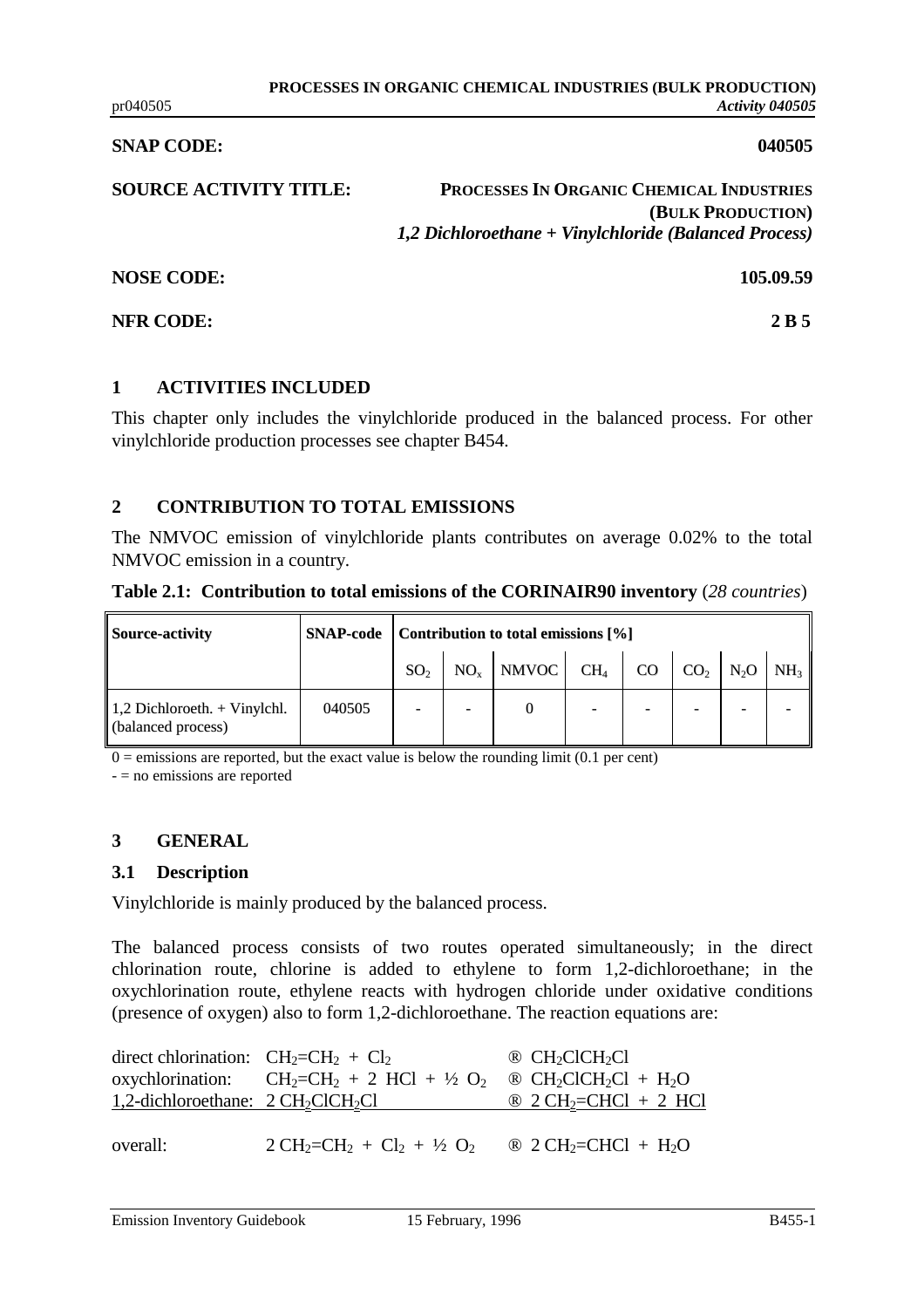Direct chlorination:

Ethylene and chlorine are dissolved in 1,2-dichloroethane with FeCl<sub>3</sub>. The reaction is limited by ethylene absorption. The selectivity to 1,2-dichloroethane is >99%.. The formation of 1,1,2-trichloroethane by-product is suppressed by using oxygen or DMF as inhibitor.

The reactor can be operated in two ways:

- reactor temperature 50 65 °C; after the reactor the 1,2-dichloroethane is washed with water to remove FeCl<sub>3</sub> or the FeCl<sub>3</sub> is adsorbed on a solid, e.g. activated carbon.
- reactor temperature is equal to the boiling temperature of 1,2-dichloroethane; the evaporation of 1,2-dichloroethane removes the heat of reaction from the reactor. The reactor effluent, crude 1,2-dichloroethane, contains no FeCl<sub>3</sub>, so no washing is needed.

# Oxychlorination:

This is a vapour phase process using  $CuCl<sub>2</sub>$  with additives on porous support, e.g. alumina, as catalyst. Both dry air and dry oxygen are in use. The use of pure oxygen has the advantage of reducing purge streams and it allows the use of reduced (reaction) temperatures. Good temperature control is necessary because the reaction is highly exothermic.

Operation conditions for fluid beds are: T: 220 - 235 °C; p: 250 - 600 kPa. Operation conditions for fixed beds are: T: 230 - 300 °C; p: 250 - 1500 kPa. 1,2-Dichloroethane selectivity is 93 - 96%.

The 1,2-dichloroethane is quenched with water or cooled with a heat exchanger, so the 1,2-dichloroethane and water in the effluent are condensed. The 1,2-dichloroethane and water are separated by a decantation. The remaining gas (containing 1 - 5% 1,2dichloroethane) is further processed to recover all 1,2-dichloroethane.

1,2-Dichloroethane of both routes is sent to a purification section, where light and heavy impurities are removed.

The purified 1,2-dichloroethane is fed to a reactor where it is pyrolyzed to form vinylchloride. Operation conditions are: T: 500 - 550 °C; p: up to 2500 - 3000 kPa.

A 1,2-dichloroethane conversion of 50 - 60% per pass is used.

After cracking, rapid cooling is required to suppress by-product formation. This is done by contacting the effluent, with cold 1,2-dichloroethane. From the quench tower effluent first the hydrogen chloride and then the vinylchloride is removed. The hydrogen chloride is recycled to the oxychlorination reactor. The unreacted 1,2-dichloroethane is purified and recycled. All waste streams contain chlorinated compounds. From the fluid waste streams useful byproducts can be recovered. The remaining waste streams can be vented or first incinerated or catalyticly oxidated and then vented. The oxidation product stream containing hydrogen chloride can be recycled to the oxychlorination reactor (where the hydrogen chloride reacts with ethylene).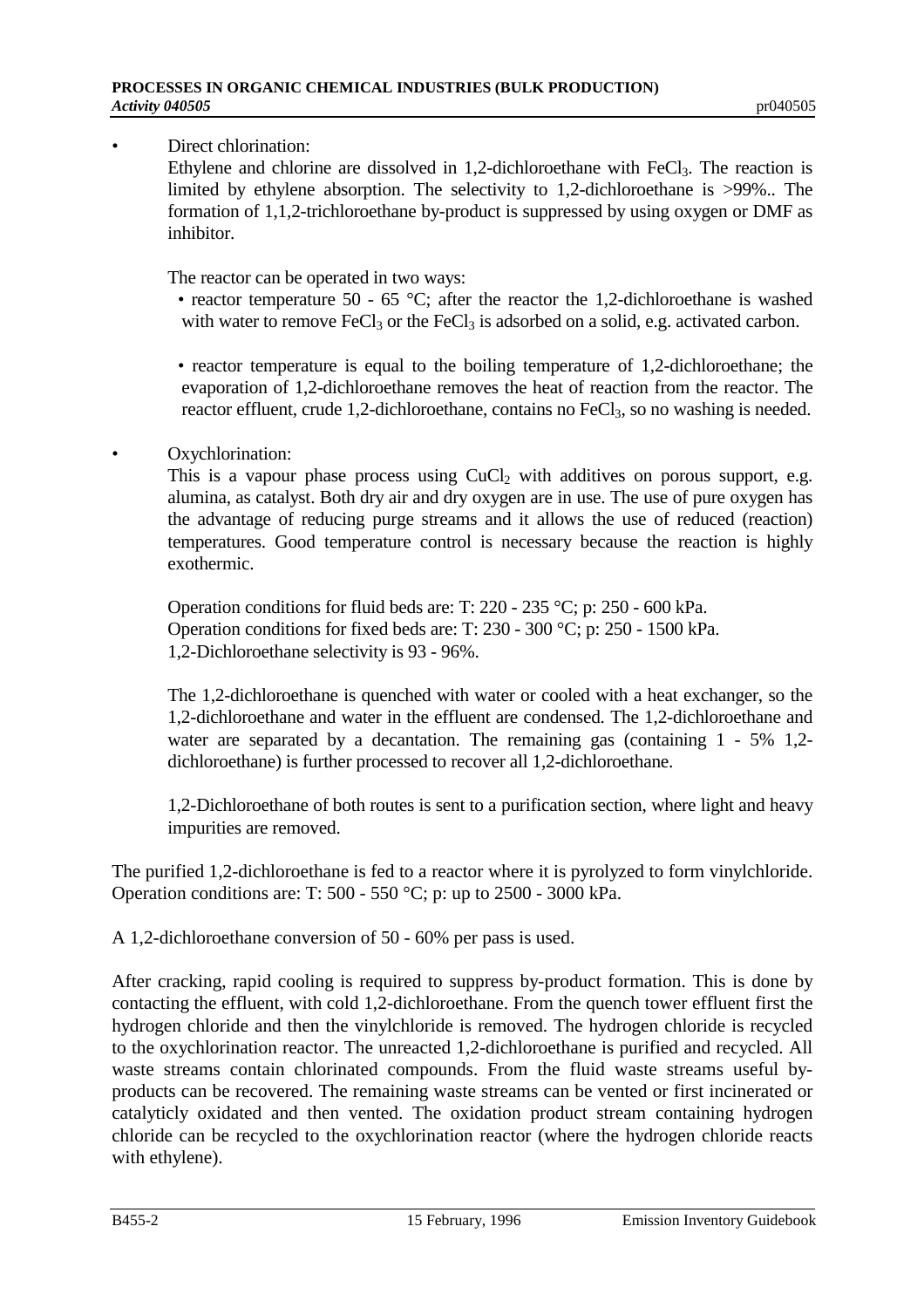# **3.2 Definitions**

# **3.3 Techniques**

See section 3.1.

# **3.4 Emissions**

The major emissions to air are: 1,2-dichloroethane, other chlorinated hydrocarbons, methane. Methane is emitted due to combustion, 1,2-dichloroethane due to leakage and storage losses, the other chlorinated hydrocarbons due to leakage losses.

For the Netherlands, the VOC emission due to the acrylonitrile production is 320 ton/y. This emission is related to an acrylonitrile production of 420 kton/y and a capacity of 499 kton/y (data for 1992).

The VOC emission can be subdivided as follows:

| <b>Emission source</b>                      | [1] |
|---------------------------------------------|-----|
| leakage losses from appendages, pumps, etc. | 91% |
| flaring, disruptions                        | 0%  |
| losses due to storage and handling          | 4%  |
| combustion emissions                        | 2%  |
| other process emissions                     | 3%  |

# **3.5 Controls**

The losses due to leakage can be limited by use of certain types of seals and application of double seals near pumps.

# **4 SIMPLER METHODOLOGY**

Use of an overall emission factor for the vinylchloride production emissions. The amount of emitted VOC is then directly related to the vinylchloride production.

# **5 DETAILED METHODOLOGY**

A more detailed methodology is used by the United States EPA:

Instead of one emission factor for the whole plant, emission factors for each piece of equipment, like valves, flanges, etc., can be used. Each type of equipment has its own emission factor. The total emission factor for the plant can be calculated by multiplying each equipment emission factor by the number of pieces of that type of equipment. So, for this method it is necessary to know how many pieces of each type of equipment are present in the plant.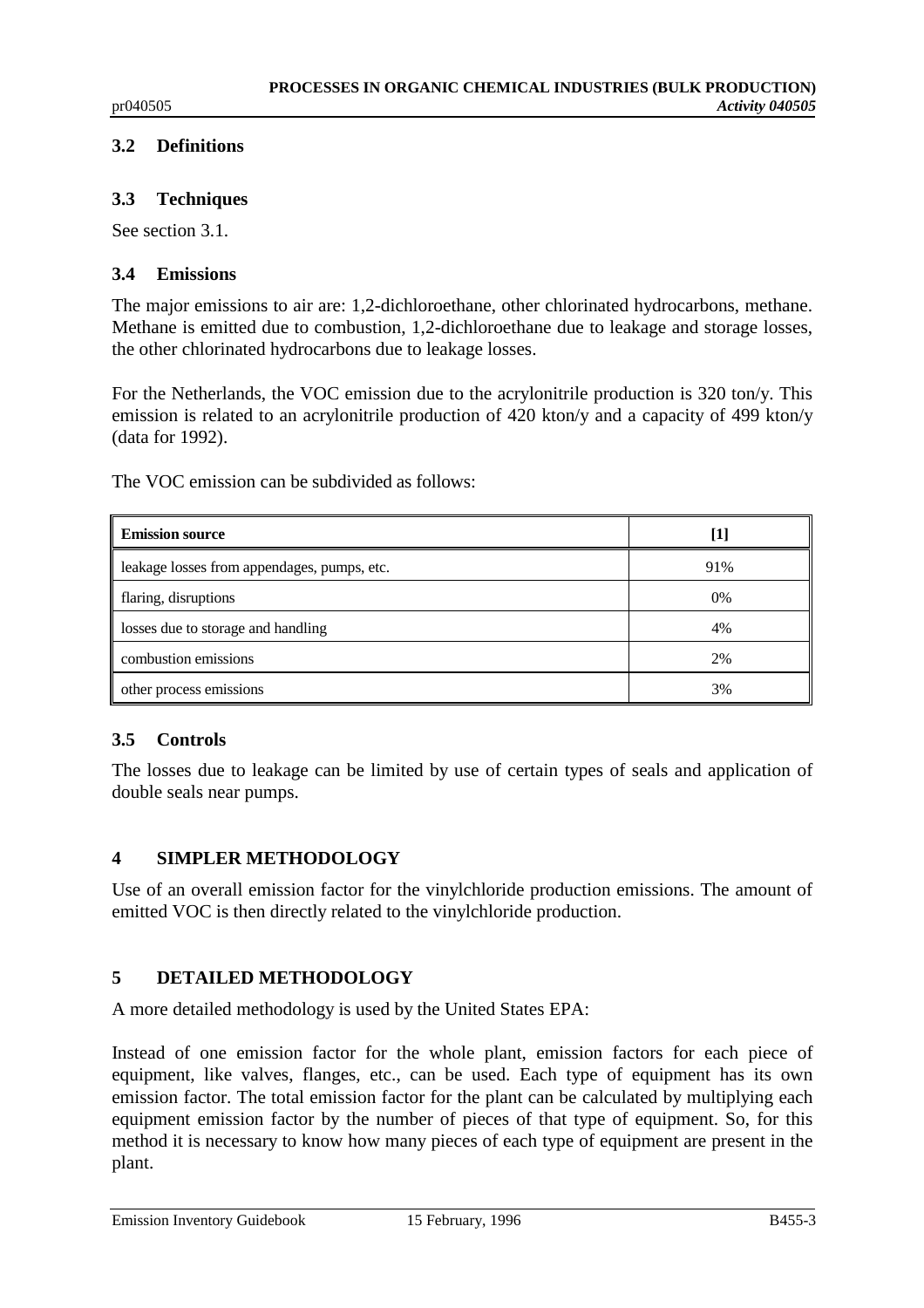# **6 RELEVANT ACTIVITY STATISTICS**

## **Table 6.1: Vinylchloride production in some countries and regions for 1990 :**

| <b>Country or Region</b> | kton/y | source               |
|--------------------------|--------|----------------------|
| U.S.A.                   | 4826   | Chem&EngNews 29/6/92 |
|                          |        |                      |

# **7 POINT SOURCE CRITERIA**

These plants can be considered as point sources if plant specific data are available.

# **8 EMISSION FACTORS, QUALITY CODES AND REFERENCES**

#### **Table 8.1: Emission factors for vinylchloride (balanced process)**

| Source                             | factor (kg/ton) | <b>Quality Code</b> |
|------------------------------------|-----------------|---------------------|
| TNO Emission Registration 1992 [1] | 0.76            |                     |
| TNO Emission Registration 1987 [2] | $\cap$          |                     |

# **9 SPECIES PROFILES**

Tables 9.1 and 9.2 list the VOC profile respectively for the different sources and the overall profile.

## **Table 9.1.: The composition of the VOC emissions for the different sources is [1]:**

|                              | <b>Methan</b><br>e | ethylene | 1,2-dichloroethane | toluene | <b>CIHC's</b> | other HC's |
|------------------------------|--------------------|----------|--------------------|---------|---------------|------------|
| leakage loss                 | 0%                 | 9%       | 42%                | $0\%$   | 48%           | 1%         |
| flaring and disruptions      |                    |          |                    |         |               |            |
| storage and handling<br>loss | 0%                 | 0%       | 96%                | 0%      | 4%            | 0%         |
| combustion                   | 60%                | 10%      | 0%                 | 1%      | 0%            | 29%        |
| other process<br>emissions   | 0%                 | 82%      | 10%                | 6%      | 0%            | 2%         |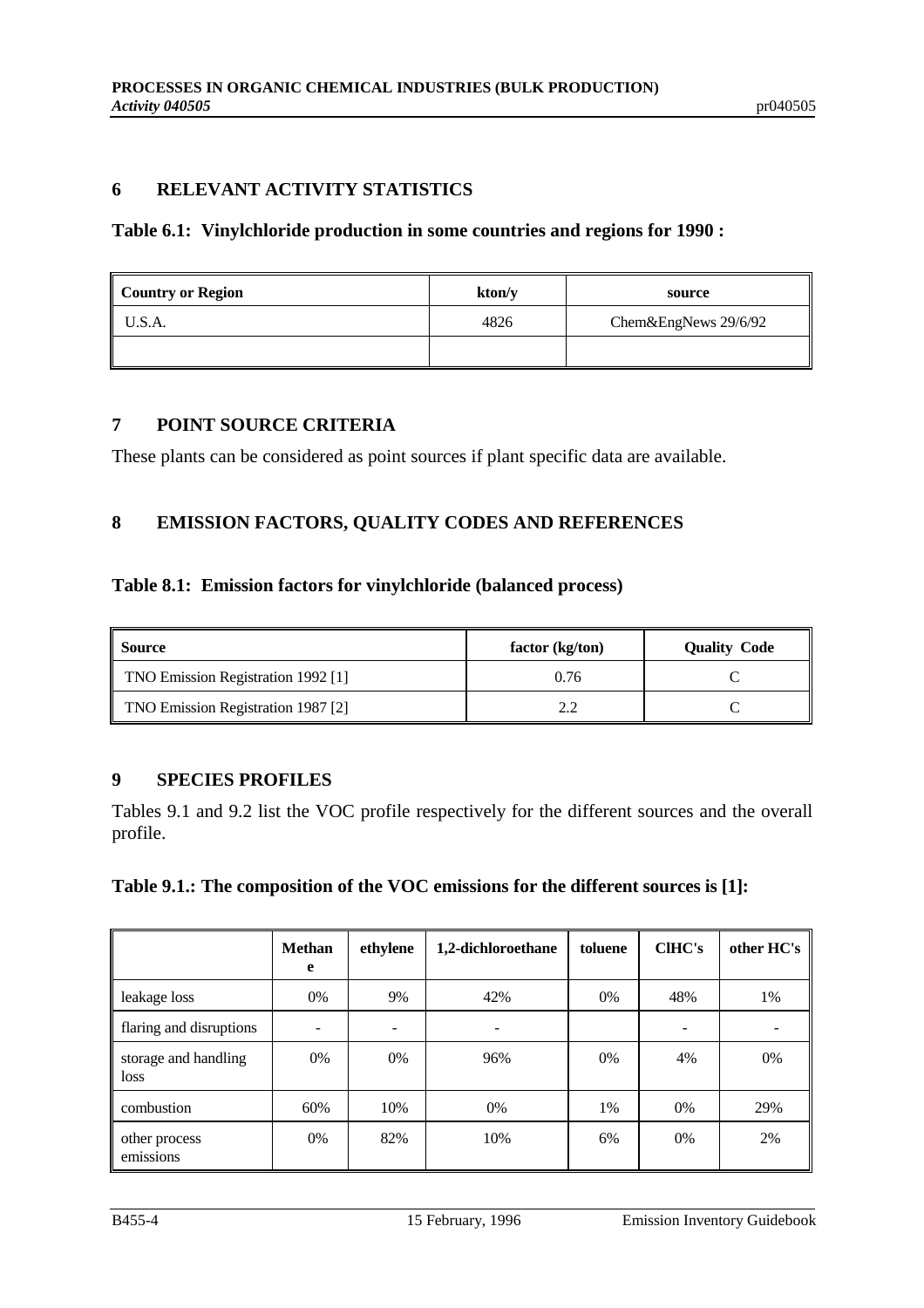## **Table 9.2: The overall VOC emission profile for plants**

|                    | <b>TNO ER [1]</b> |
|--------------------|-------------------|
| Methane            | 1.2%              |
| Ethylene           | 10.9%             |
| 1,2-dichloroethane | 42.3%             |
| Toluene            | 0.2%              |
| CIHC's             | 43.8%             |
| other HC's         | 1.6%              |

# **10 UNCERTAINTY ESTIMATES**

# **11 WEAKEST ASPECTS/PRIORITY AREAS FOR IMPROVEMENT IN CURRENT METHODOLOGY**

## **12 SPATIAL DISAGGREGATION CRITERIA FOR AREA SOURCES**

National emission estimates can be disaggregated on the basis of production, population or employment statistics.

## **13 TEMPORAL DISAGGREGATION CRITERIA**

The plants are operated in continuous flow, thus no variation in emissions diurnally or seasonally is expected to occur.

# **14 ADDITIONAL COMMENTS**

# **15 SUPPLEMENTARY DOCUMENTS**

## **16 VERIFICATION PROCEDURES**

Verification of the emissions can be done by comparing with measurements in the individual plant or by setting up a mass balance over the entire plant. See Verification Chapter for further details.